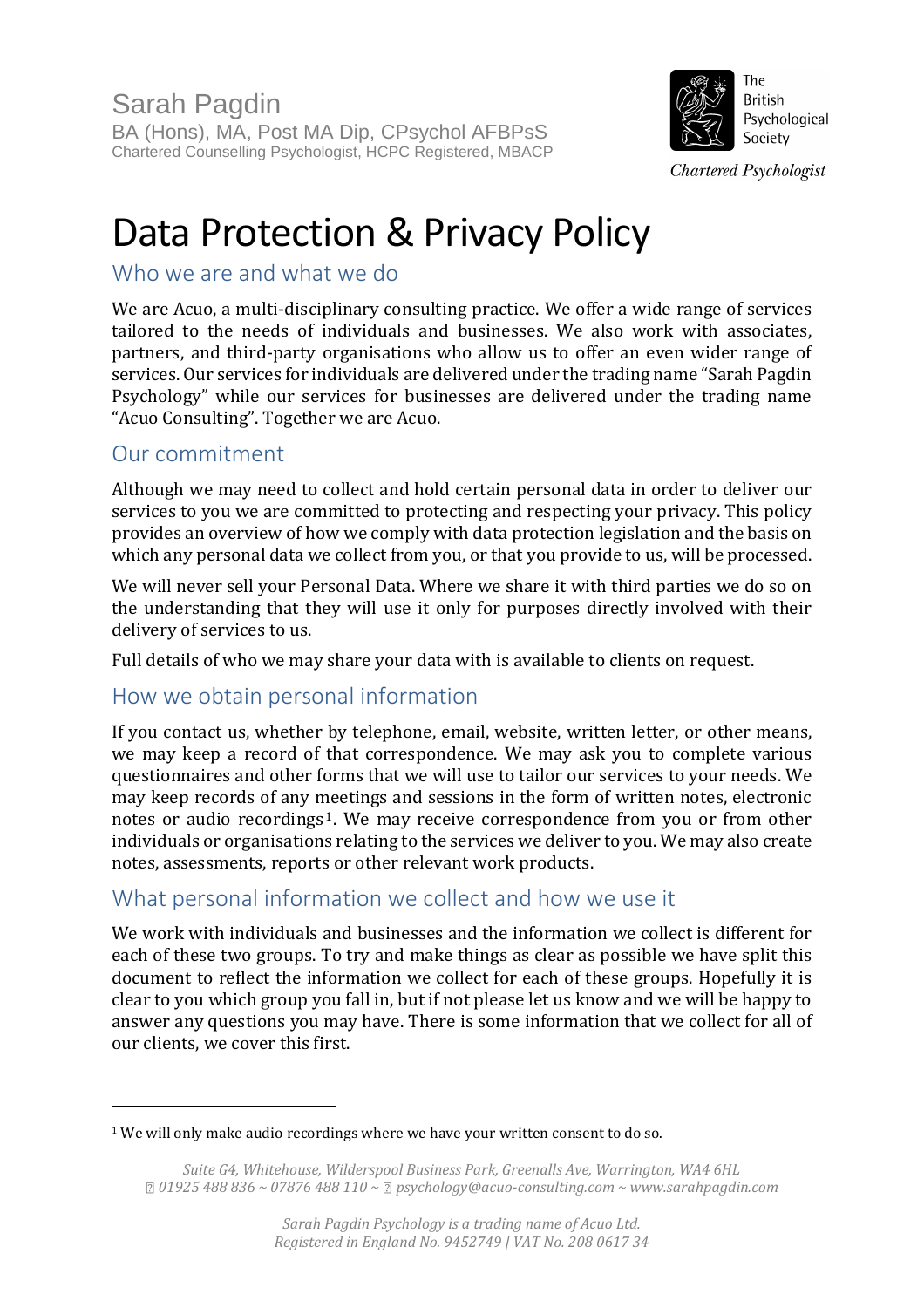

At the end of the document we also talk about how long we keep data for (data retention and destruction), and what your rights are under data protection legislation. These sections both apply whether you are an individual or a business.

### For Everyone

We need to collect certain information whether you are an individual or business customer. This might be because the way we collect the data is the same for both groups, or it might be related to legal or regulatory obligations that apply to everything we do.

### **Mobile communications**

Some of our contact may take place via mobile communications systems such as mobile phone messaging or iMessage. We will only use these systems where you have asked us to do so, but where we do we may need to hold some of your personal data to facilitate the contacts. Some information is also stored by the service providers.

This information may include:

- Your full name,
- Your telephone number(s),
- Text messages,
- Voicemail messages, and
- Meta data.

Service providers generally do not record the messages that are exchanged but they do store what is called "Meta Data". This is service data, such as who was contacted and how long the call was for.

### **Financial records**

We are required by law to hold information on payments received for our financial records. This information may include:

- Your full name,
- Your email address,
- If you are a business, your business name and correspondence address,
- The dates and amounts of payments and invoices, and
- Payment data that allows us to create our financial records.

### **Notification data**

We need to hold some information so that we can inform you in the event of a breach of your personal data. Unless you specifically ask us not to, we will hold this information for as long as we hold any other personal data about you.

This information may include:

- Your full name,
- Your postal address, and

*Suite G4, Whitehouse, Wilderspool Business Park, Greenalls Ave, Warrington, WA4 6HL 01925 488 836 ~ 07876 488 110 ~ psychology@acuo-consulting.com ~ www.sarahpagdin.com*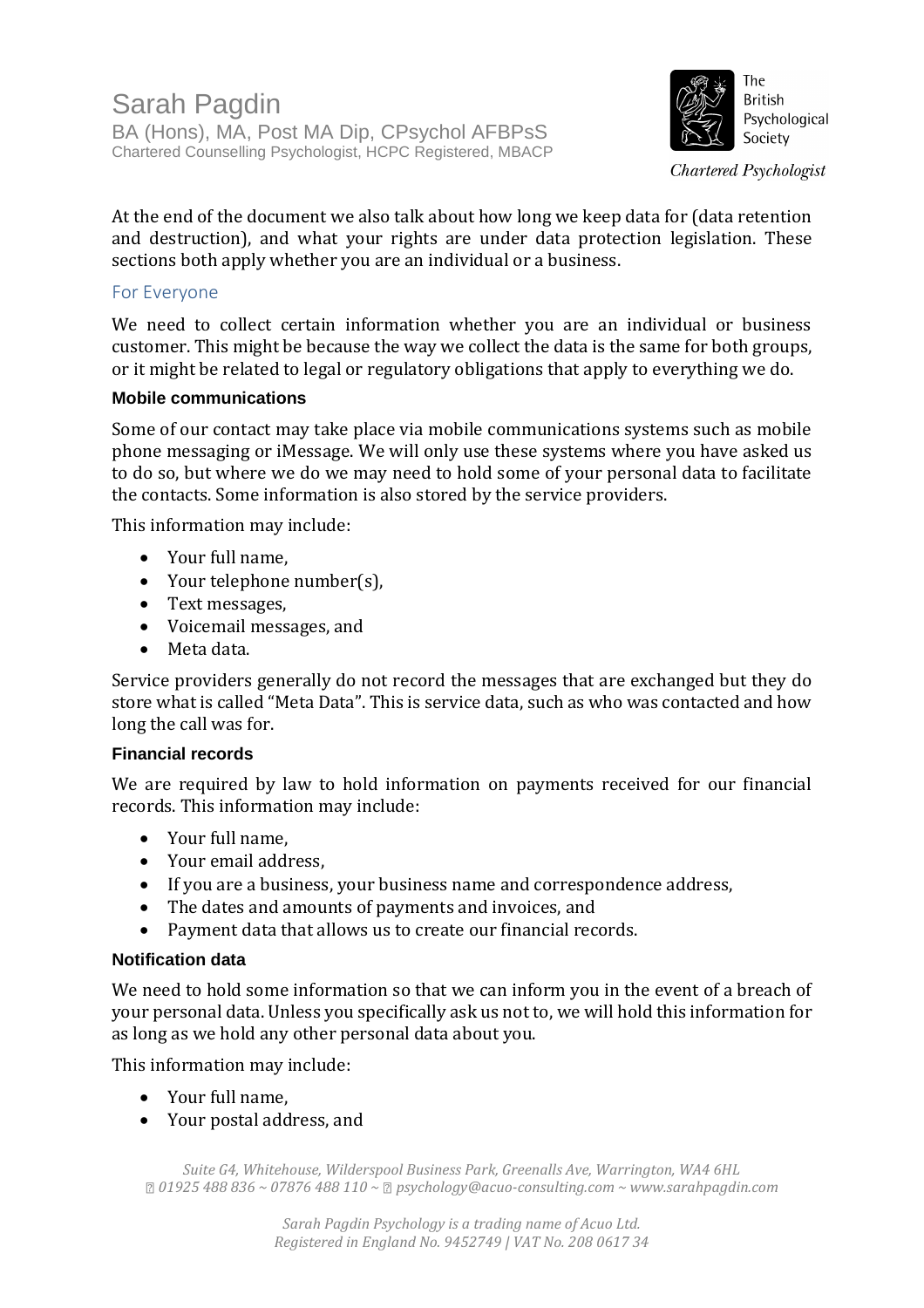

• Your email address.

If this information changes, please let us know as otherwise we would not be able to contact you if we needed to do so.

### Services for Individuals

This section will apply if you are a client of our therapeutic services. If you are a clinical supervisee this section also applies to you, but we will not need to collect as much information. The information we may hold falls into the following categories.

### **Personal contact information**

We hold contact information that you have provided to us and which we use to contact you about the delivery of services. We hold some information for a while after you have finished your work with us in case we need your help in resolving a query.

This information may include:

- Your name,
- Your telephone number(s),
- Your email address,
- Your postal address, and
- Your online service IDs (such as for Skype).

### **General information**

We hold general information that you have provided to us and which we use to manage the delivery of services to you. Some of this information also enables us to comply with our legal or regulatory obligations. We hold some information for a while after you have finished your work with us in case we need to use it to resolve queries.

This information may include:

- Your full name, including title,
- Your preferred name,
- Your date of birth,
- Details of someone we can contact in case of emergency,
- Details of your GP,
- The date of your first contact with us,
- Your contact preferences,
- General notes of a non-sensitive nature,
- The dates, times and locations of appointments,
- A record of your attendance at sessions,
- Your signature on documents, either digital or ink-on-paper,
- Copies of agreements relating to our services,
- General correspondence, with you or with others, relating to the services we provide to you, and

*Suite G4, Whitehouse, Wilderspool Business Park, Greenalls Ave, Warrington, WA4 6HL 01925 488 836 ~ 07876 488 110 ~ psychology@acuo-consulting.com ~ www.sarahpagdin.com*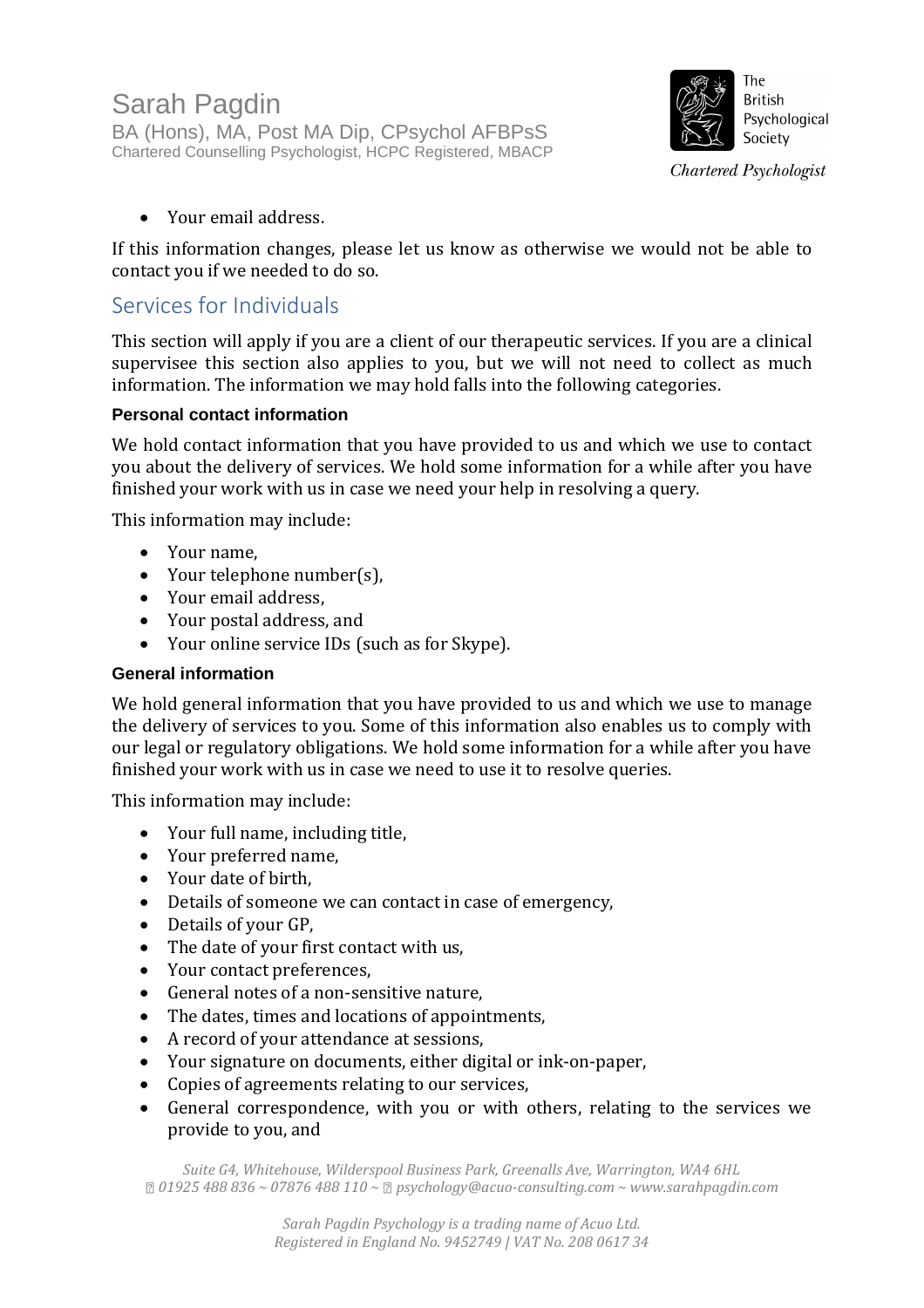

• Reference IDs and other information relating to any third parties involved with your case.

If you are a clinical supervisee we may also hold information relating to your employment where that is relevant to the services we provide to you. This information may include:

- Employment details & history,
- Employer contact details, and
- Clinical caseload statistics.

### **Familial relationships**

We will always ask for a nominated In Case of Emergency contact to ensure that we are able to comply with sensible health and safety arrangements. If we require consent from a parent or guardian to deliver services to you, or if a family member, guardian, or other agreed person is directly involved in your case, then we may need to hold some contact and general information about those individuals.

### **Sensitive clinical information**

Due to the nature of our services we may need to process data relating to your physical and mental health. The General Data Protection Regulations deem data concerning health as a special category of personal data which means that we need specific reasons for processing this data. These reasons relate to the type of services that we deliver to you. We may also need to hold some of this information after you have finished your work with us in case there is a legal query.

The information we hold may include:

- Your personal history, including anything that you feel may be relevant to our work together,
- Details and history regarding your family,
- Details of your current medication,
- Details of other clinicians who may be involved in your case,
- Diagnostic questions and answers,
- The results of psychometric tests,
- Detailed notes relating to our work together, and
- Sensitive clinical information about your case, including correspondence with you or with other professionals who may be involved.

### Who might we share your personal data with?

If you are a client of our therapeutic services, we may share your Personal Data with selected third parties that help us to deliver our services. We will never share your Special Category Data with these organisations.

We may share your Special Category Data with other professionals or organisations involved in your case, but we will make sure you are aware of this.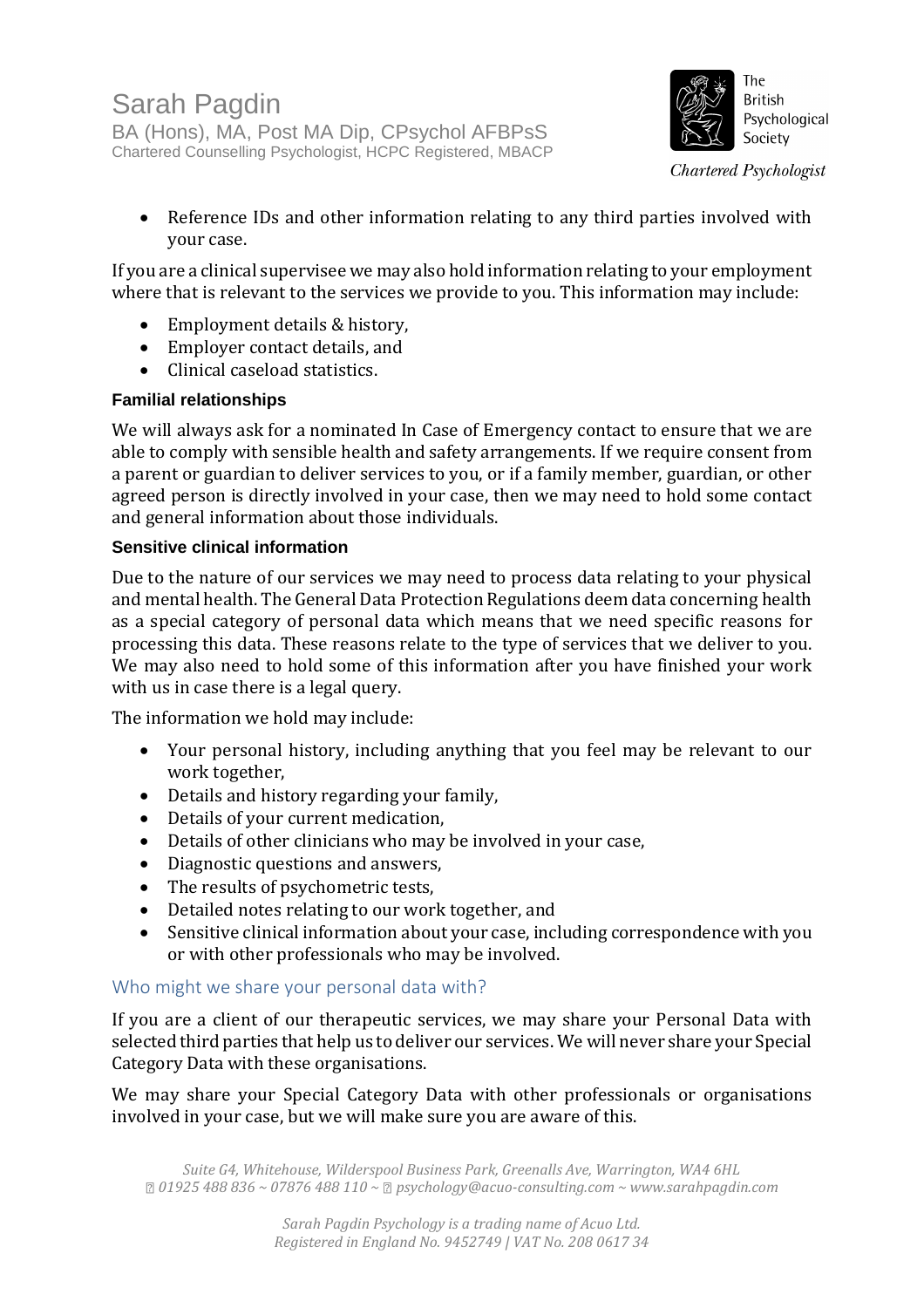

Each of our clinical practitioners undergoes regular formal supervision. As part of these sessions it may be necessary to discuss your personal data, including special categories of personal data, with the supervisor who will be a qualified professional operating under terms of confidentiality. We will not share with a supervisor any personal data that could be used to directly identify you.

# Services for Businesses

This section will apply if you are a client of our business services, including professional mentoring and training, or a supplier, although we will probably hold less information in the latter case. The information we may hold falls into the following categories.

### **Business contact information**

We hold contact information that you have provided to us about you and other contacts in your business and which we use to contact you and them about the delivery of services. Unless you tell us otherwise we assume that this is business contact information rather than personal. We usually hold onto your contact information for a while after each contract has ended in case we need your help in resolving a query.

This information may include:

- Full name,
- Telephone number(s),
- Email address,
- Other online service IDs where relevant, and
- Correspondence address.

### **General information**

We hold general information that you have provided to us about you and other contacts in your business and which we use to manage the delivery of our services. Some of this information also enables us to comply with our legal or regulatory obligations. We usually hold onto this information for a while after each contract has ended in case we need to use it to resolve queries.

This information may include:

- Full name, including title,
- Position, role, and responsibilities,
- Business name and details,
- Dates, times & locations of meetings,
- Meeting minutes, including the names of attendees,
- Correspondence, with you or with others, relating to the services we provide,
- Copies of contracts and agreements between your business and ours,
- Information on the services we deliver to you, or you deliver to us, and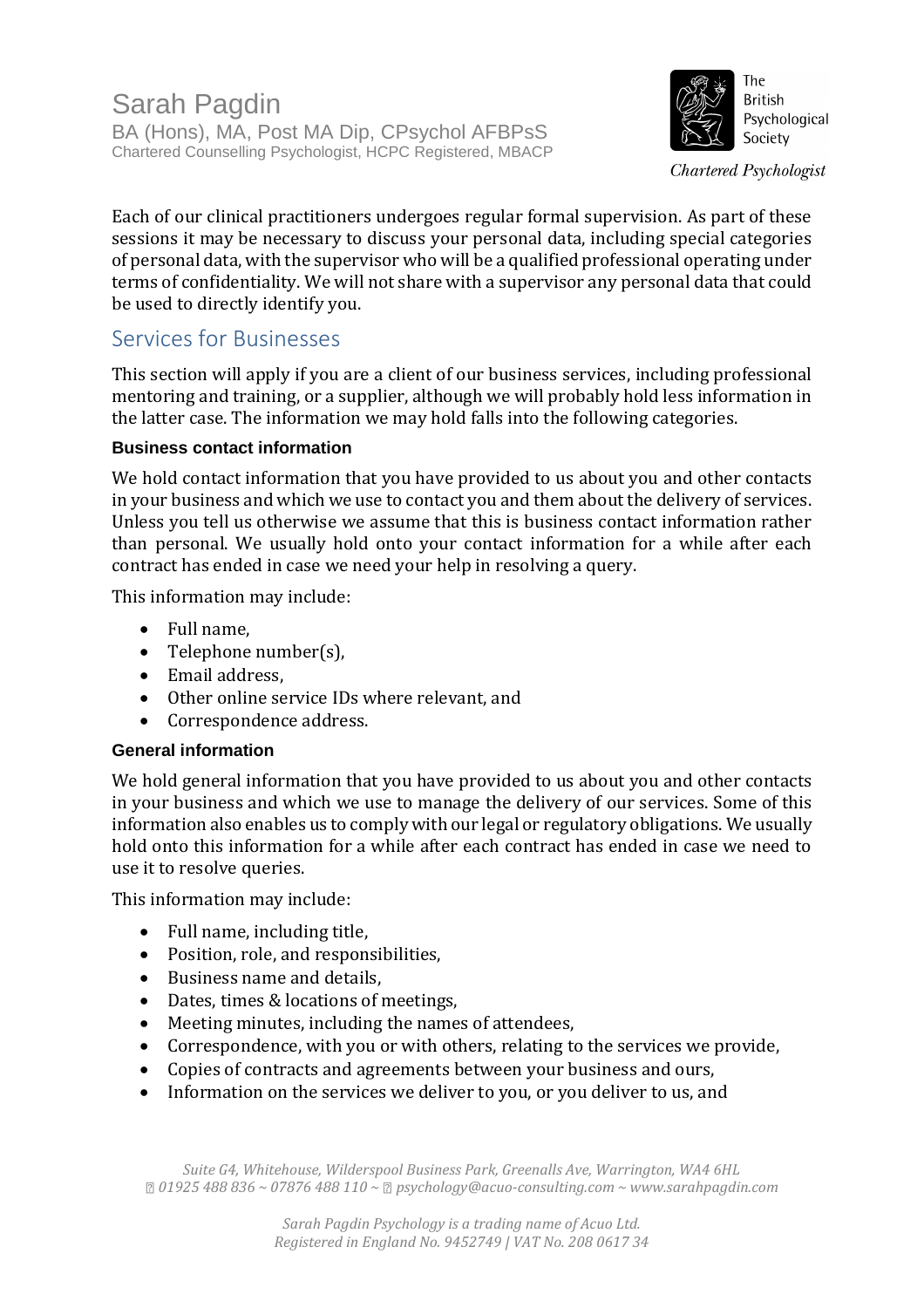

• Business work product, including notes, drawings, documentation, etc. produced independently or collaboratively.

We also hold business information that does not contain personal data and so does not fall within the scope of this document. If you would like to understand what other information we hold about your business, please let us know.

### Who might we share your business' information with?

We may share Personal Data relating to our business contacts with selected third parties that help us to deliver our services. This may include your Personal Data and that of any contacts within your business that you have shared with us.

We will not share any sensitive business information to which you hold the copyright or intellectual property rights unless we have a confidentiality agreement in place with the third party or you have authorised us to do so.

# Data retention and destruction

We do not keep information about you any longer than is necessary. The length of time we keep your data may be determined by statutory or regulatory requirements. We delete or destroy all personal data when it is no longer required.

A copy of our data retention policy is available to clients on request. This shows how long we would expect to keep your data and why.

# Your rights under data protection legislation

You have various rights under the relevant data protection legislation. If you wish to exercise any of these rights, then please contact us in writing (see 'How to contact us' below).

We are confident that we will be able to answer any questions you may have, but should you feel it is necessary you do have the right to contact the UK Information Commissioner's Office to discuss the matter further.

### **Subject Access**

You have the right to see what personal data we hold about you. You also have the right to know where we got the data from, how and why we are processing your data, who it has been shared with, and how long we intend to keep it for.

### **Rectification**

You have the right to ask us to investigate, and correct where appropriate, any personal data we hold about you that you believe is wrong.